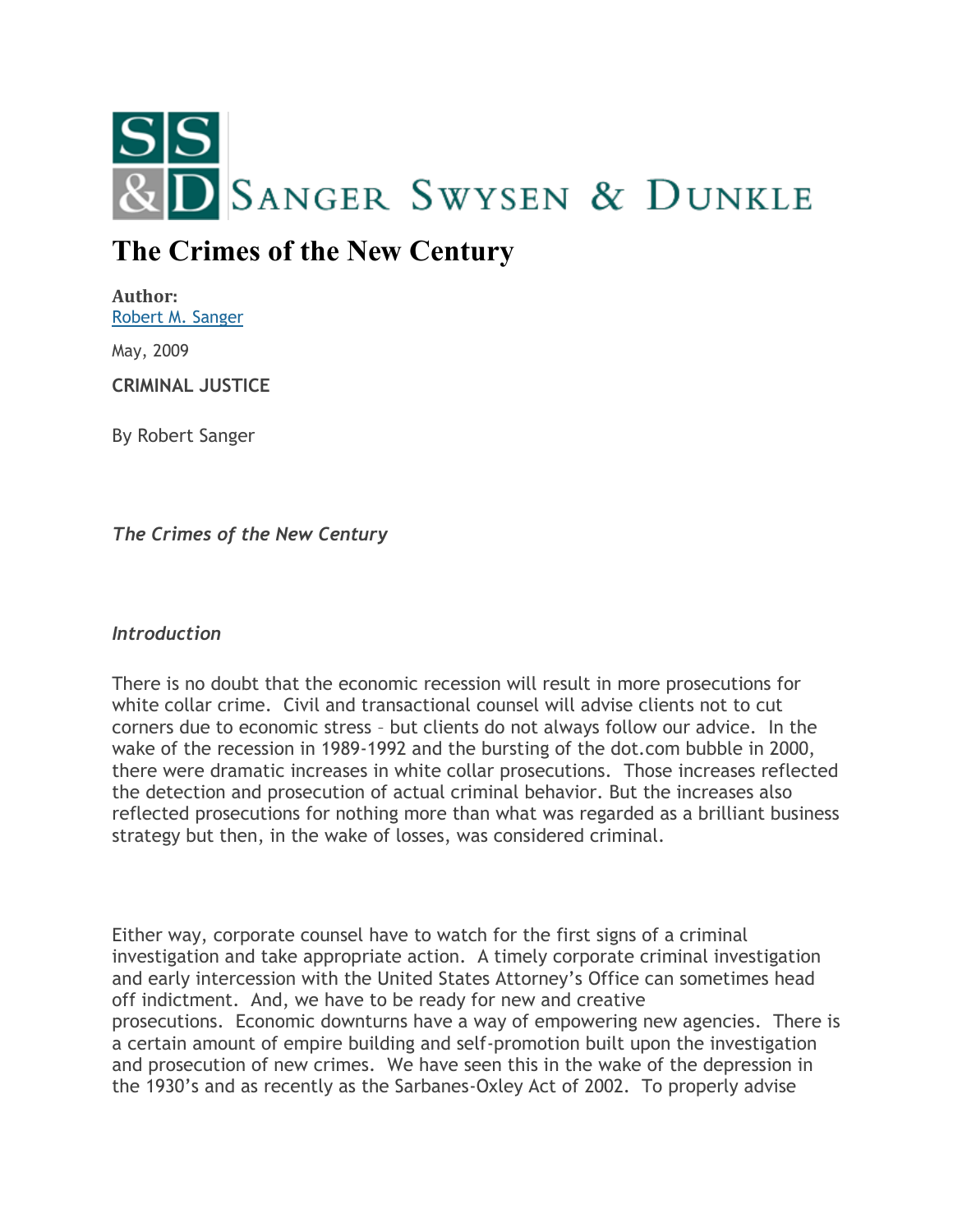businesses and to be alert for potential investigations, we have to be aware of these new potential investigative and prosecutorial offices.

In response to our latest economic downturn, we have yet another a brand new basis for federal white collar prosecutions and the brand new federal office overseeing the prosecutions. Although they have indicted only one case as of this writing, the office has made it clear that it wants to move ahead rapidly. The new head of this office announced, "We really need to press forward on these things because, unlike the traditional prosecutorial law enforcement investigation, where the end is the indictment and bringing justice, which is important, here we have such an important role in deterrence that it's very important for us to get these charges out quickly."

Of course, "quickly" can mean efficiency and it can also mean a rush to judgment. In the area of white collar crime, in which there is so much grey area, quickly can mean expensive investigations and devastating consequences if there is an indictment.

#### *TARP*

The man making these remarks is a 38 year old former Assistant United States Attorney, Neil Barofsky. He is the head of a new agency of the federal government which can have wide reaching prosecutorial jurisdiction. He is the Special Inspector General of the newly created Troubled Assets Relief Program (TARP). He works with the SEC, the FBI, Treasury and numerous other government law enforcement agencies. He has a current staff of 35 and is looking to expand his staff to 150 with a new budget of \$50 million dollars.

The role of the Special Inspector General of TARP (SIGTARP), as interpreted by Barofsky, is to do civil and criminal enforcement relating to any fraud associated with federal bailout funds. He claims that criminal prosecutions will be an important part of his job saying, "We are the only ones doing them." As quoted in the Introduction, he believes that he and his office have to get indictments out quickly. He believes that such early and aggressive prosecutions will serve as a deterrent to out of control fraudulent behavior.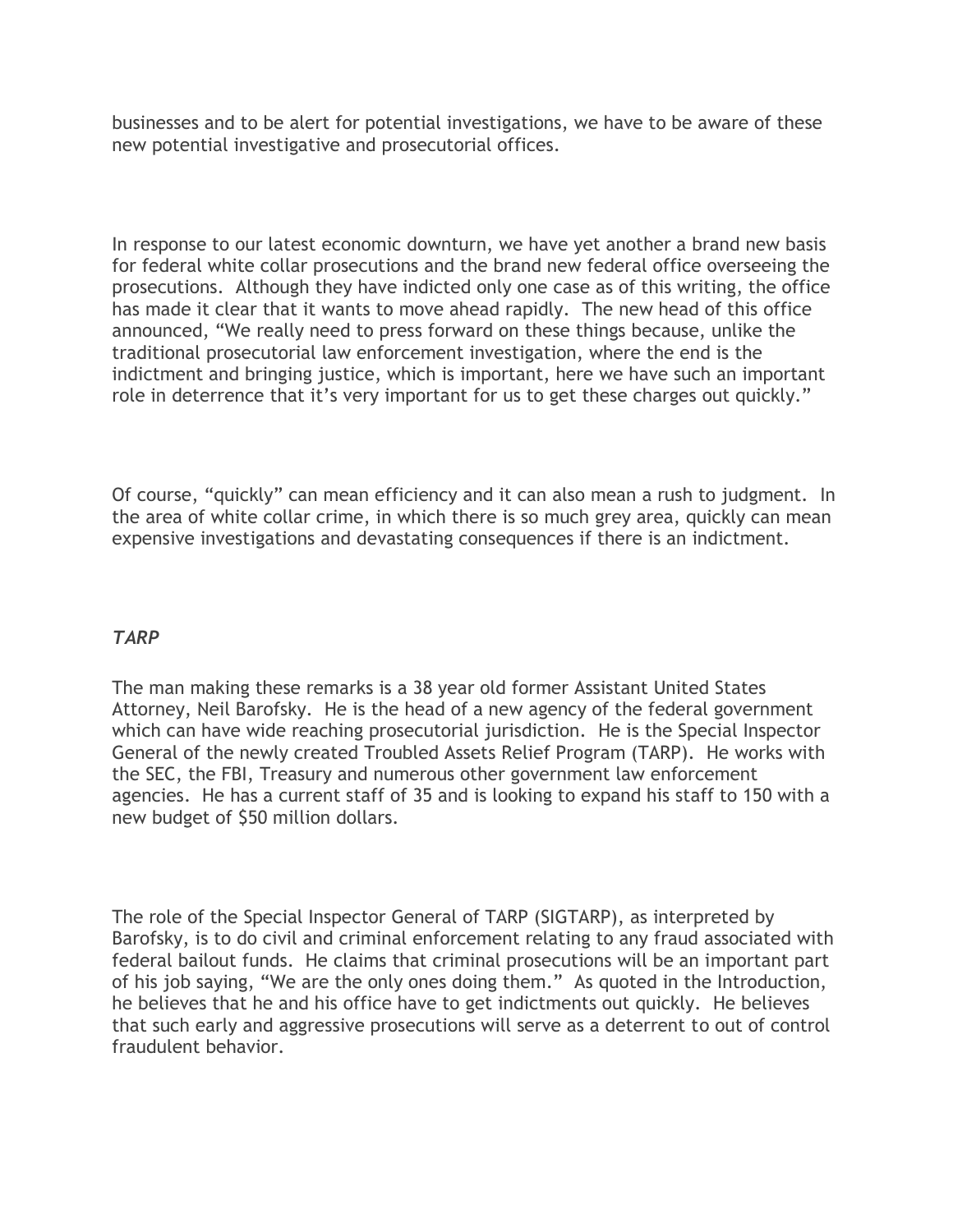TARP and its Special Inspector General have been conducting audits and doing grand jury investigations. They have been looking at banks themselves and the use of federal bailout funds. They are looking at allegations of undue influence and improper lobbying in the acquisition of funds by institutions and the lending practices of those institutions. The investigations are confidential pre-indictment and time will tell what range of activities is coming within the scope of their criminal investigations.

One expects that Congress intended that TARP and its Special Inspector General would be occupied tracing the billions of dollars paid out to banks and big businesses. Inevitably, there will be abuses and outright theft of funds as well as more subtle indiscretions in the use of these monies. Certainly, existing government agencies such as the FBI and prosecutors in the United States Attorneys Offices have jurisdiction to investigate and prosecute misappropriations. However, this is big money taxpayers may feel more comfortable if there is governmental oversight by a new federal agency over the disbursement and use of these funds.

## *TARP Prosecutions and the Ordinary Business Person*

But there is another whole area of prosecution that TARP and its Special Inspector General Barofsky have decided to look into. If Barofsky chooses to aggressively pursue this area, his powers of prosecution will take him into the affairs of the ordinary business person including those who never received federal funds. In other words, instead of focusing on major federal "players" in the bailout scheme, he could expand his new office into the prosecutions of ordinary allegations of mail and wire fraud And money laundering.

In fact, that is the precise case of the very first criminal indictment obtained based on a SIGTARP investigation – the only actual criminal prosecution out of TARP as of the time of this writing. It is the prosecution of a Tennessee investment adviser, Gordon Griggs, who is alleged to have engaged in a typical ponzi scheme. The case was indicted in federal court in Tennessee. The amount of loss was sizeable, \$10 million, but small compared to the potential for billions of dollars at risk for fraud in the bailout programs themselves. Griggs has reportedly admitted wrongdoing and is attempting to negotiate a plea agreement.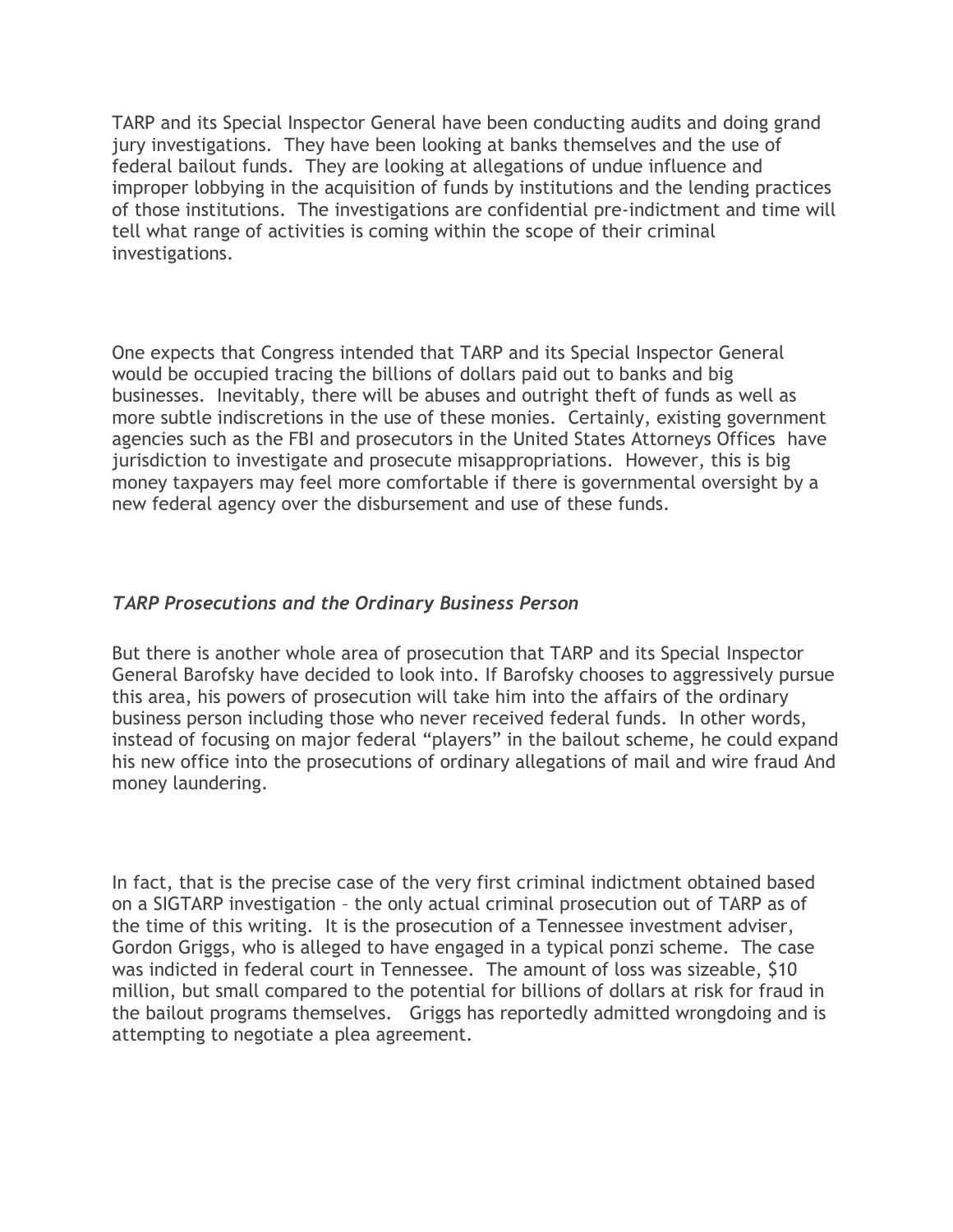What makes the case far reaching to criminal practitioners is that there is no allegation that TARP funds were involved or even applied for. In fact, it is a material allegation in the indictment that no such funds or application for funds ever existed. Instead, Griggs is being prosecuted for saying that he was investing pooled client funds in the purchase of "TARP guaranteed debt." And, in fact, it is alleged that there is no such thing as "TARP guaranteed debt."

## *The Implications of the Griggs case*

Griggs could have implications for the expansion of investigative and prosecutorial powers of this new federal law enforcement agency. As we have all become aware, there are more and more criminal investigation and law enforcement agencies in the federal government. Each agency, as it is formed, starts to grow and arrogates to itself more and more power and jurisdiction. Turf wars – fights over jurisdiction – among federal agencies are legion. Here, an office that was created at the very end of last year is already asserting, in its first case, that it should have jurisdiction over what amounts to ordinary mail and wire fraud and money laundering.

These three federal crimes are prosecuted regularly in federal court daily without involving SIGTARP – these allegations are the staple of the FBI, the Postal Inspection Service and the United States Attorneys Office. In other words, there are ample federal and state agencies and resources available to prosecute Griggs without SIGTARP. Other than expanding jurisdiction and "growing an office" there is little reason why SIGTARP should divert its resources from the bigger investigations and actual bailout fund fraud.

Furthermore, the ramifications of prosecuting a person like Griggs for a TARP related crime could be enormous. Being suspected of using the name of the federal agency or perhaps implying association with some aspect of bailout funds, even if it does not result in any immediate impact on bail out funds, a business can be exposed to investigation and possibly prosecution by this new government agency. Of course, the conduct alleged in the Griggs case is criminal – that is not the point. The issue here is that the office of SIGTARP has shown its intention to delve into the mundane. Investigations inevitably will take place where the allegations are not well founded and, some will be the result of unfounded claims of disgruntled investors. As we acknowledged earlier, in times following economic downturns where people lose money, there are often criminal investigations into conduct that was not regarded as unlawful when business was profitable.